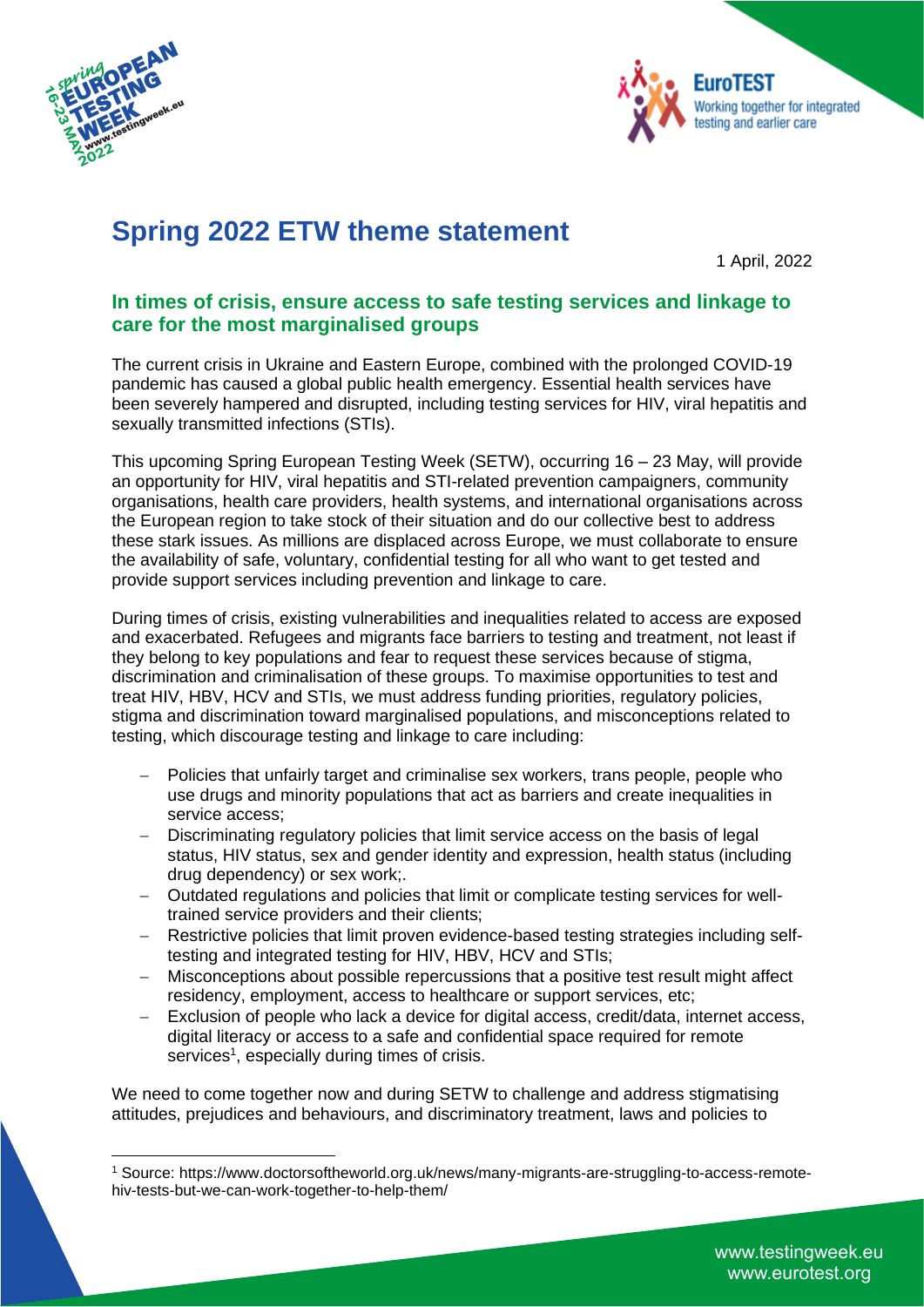



make testing services welcoming and available for all, especially during crisis, especially for marginalised populations.

As a first step, we need to test our own stigma and discrimination by examining our services and practices to assess whether we unintentionally exclude certain populations. Secondly, we must stand together to advocate for the abolition of policies and laws that hinder equal access to safe, voluntary and confidential testing and linkage to care.

The European Testing Week Working Group and Secretariat recognise and acknowledge that the current crisis, combined with the ongoing pandemic, can make it difficult to engage and participate in the Spring European Testing Week taking place 16-23 May 2022.

We encourage you to support the campaign to the best of your ability to ensure equal access to testing services and linkage to care, especially for the most marginalised populations such as refugees, migrants and key populations.

### **Here are some examples of actions you and we can take:**

- Stay up to date with the latest evidence on HIV, HBV, HCV and STIs to provide accurate information for those who are newly diagnosed and answer any myths or misconceptions;
- Reflect on your own fears, judgements, behaviours and prejudices to see how they can negatively affect others;
- Ensure that your organisation can provide links to supportive services and linkage to care;
- Assess how your organisation's legal and policy environment can be adapted (within the feasibility of your organisation's structure and within the national policy and legal framework) to ensure equal access to services:
- Actively advocate for safe, voluntary and confidential testing for all.

#### **For more information on stigma, discrimination, and misconceptions, visit the following resources:**

- 1. World Hepatitis Alliance. The impact of [stigma and discrimination affecting people with hepatitis B.](https://www.worldhepatitisalliance.org/wp-content/uploads/2021/11/WHA-Report-2021-Final.pdf)  [London: WHA; 2021](https://www.worldhepatitisalliance.org/wp-content/uploads/2021/11/WHA-Report-2021-Final.pdf)
- 2. World Hepatitis Alliance. Overcoming the barriers to diagnosis of viral hepatitis: The role of civil society [and the affected community in Finding the Missing Millions, White Paper. London: WHA; 2018.](https://www.worldhepatitisalliance.org/missing-millions/wp-content/uploads/2018/07/Overcoming-the-barriers-to-diagnosis-white-paper-1.pdf)
- 3. [Joint United Nations Programme on HIV/AIDS. Global partnership for action to eliminate all forms or](https://www.unaids.org/sites/default/files/media_asset/global-partnership-hiv-stigma-discrimination_en.pdf)  [HIV-related stigma and discrimination. Geneva: UNAIDS; 2018.](https://www.unaids.org/sites/default/files/media_asset/global-partnership-hiv-stigma-discrimination_en.pdf)
- 4. [European Centre for Disease Prevention and Control. Thematic report: Stigma and discrimination.](https://www.ecdc.europa.eu/sites/default/files/media/en/publications/Publications/dublin-declaration-monitoring-report-stigma-discrimination-september-2013.pdf)  [Monitoring implementation of the Dublin Declaration on Partnership to Fight HIV/AIDS in Europe and](https://www.ecdc.europa.eu/sites/default/files/media/en/publications/Publications/dublin-declaration-monitoring-report-stigma-discrimination-september-2013.pdf)  [Central Asia: 2012 Progress Report. Stockholm: ECDC; 2013.](https://www.ecdc.europa.eu/sites/default/files/media/en/publications/Publications/dublin-declaration-monitoring-report-stigma-discrimination-september-2013.pdf)
- 5. [European Centre for Disease Prevention and Control. A comprehensive approach to HIV/STI prevention](https://www.ecdc.europa.eu/sites/default/files/media/en/publications/Publications/HVI-STI-prevention-comprehensive-approach-in-the-context-of-sexual-health-EU-EEA.pdf)  [in the context of sexual health in the EU/EEA. Stockholm: ECDC; 2013.](https://www.ecdc.europa.eu/sites/default/files/media/en/publications/Publications/HVI-STI-prevention-comprehensive-approach-in-the-context-of-sexual-health-EU-EEA.pdf)
- 6. [International Planned Parenthood Federation, The Global Network of People Living with HIV/AIDS,](https://www.aidsdatahub.org/resource/people-living-hiv-stigma-index-user-guide)  [International Community of Women living with HIV/AIDS, Joint United](https://www.aidsdatahub.org/resource/people-living-hiv-stigma-index-user-guide) Nations Programme on HIV/AIDS. [User guide: the people living with HIV stigma index. Amsterdam: GNP+, 2008.](https://www.aidsdatahub.org/resource/people-living-hiv-stigma-index-user-guide)

## **How do I participate in the 2022 Spring ETW?**

We ask all organisations interested in participating to sign-up on the ETW website. By signing up on our website, you pledge to engage in activities for the week. There is no minimum requirement for participation, and you can organise as many activities as you wish. For inspiration and support to implement activities, please visit the [ETW website.](http://www.testingweek.eu/)